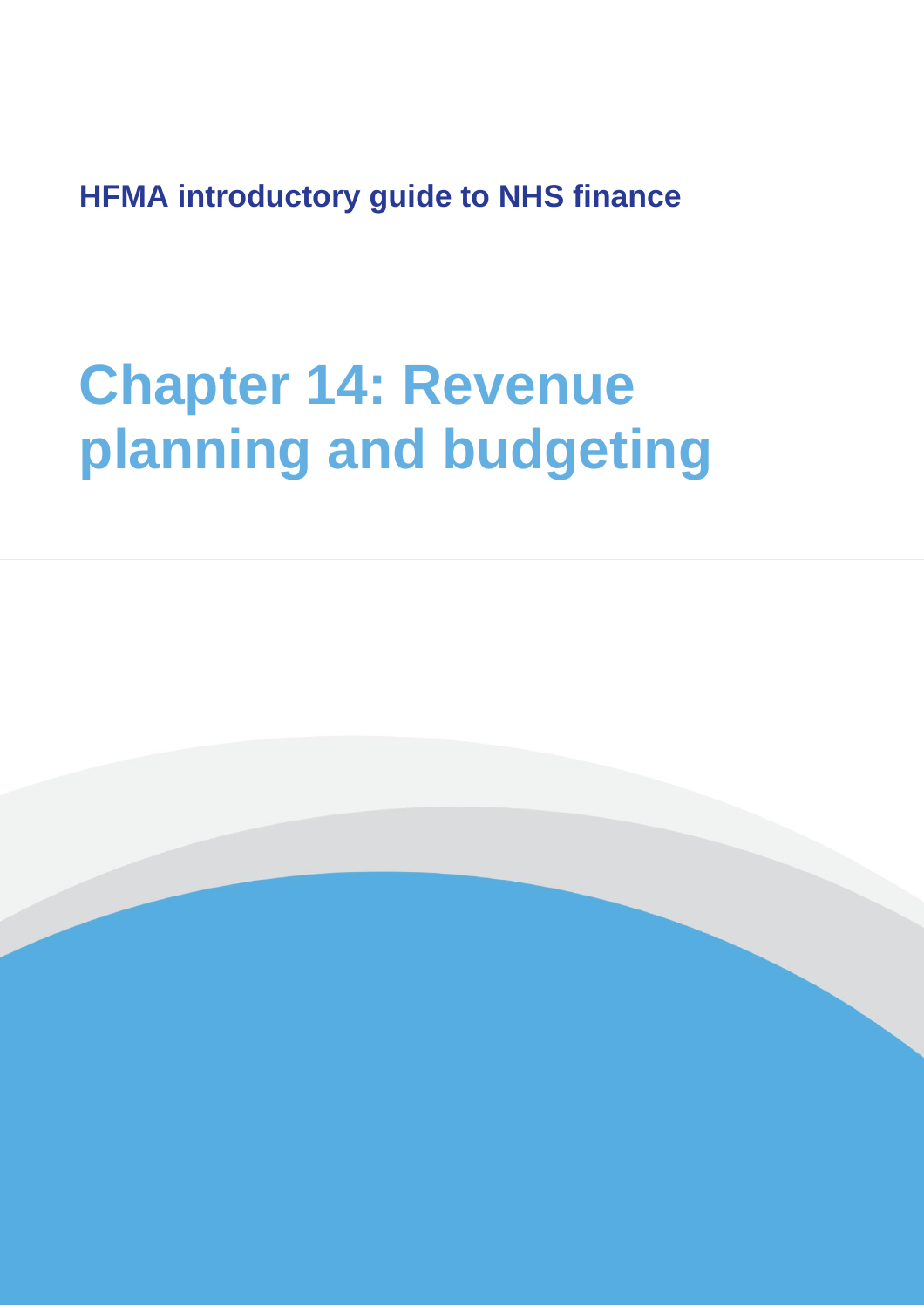# **Chapter 14: Revenue planning and budgeting**

## **Overview**

 $\bullet$ 

**NHS organisations are responsible for spending taxpayers' money to ensure that patients have access to high quality care, free at the point of delivery. As this is taxpayers' money there is an absolute requirement to demonstrate that the money is used well and for its intended purpose. Every NHS organisation also has a specific statutory duty to make 'proper arrangements for securing economy, efficiency and effectiveness in its use of resources'. To be able to meet this requirement, each organisation needs to plan the activities it will deliver or commission and establish the associated resource implications – not just in terms of money but also in relation to staffing, equipment, supplies and so on.**

**Planning and budgeting take place in two areas – revenue and capital – that are then brought together in an overall plan. This chapter focuses on the revenue side – in other words, how NHS organisations plan and budget for their day-to-day activities. Capital planning is covered in chapter 15.**

# **14.1 Why are revenue planning and budgeting important?**

Revenue planning and budgeting are integral parts of an organisation's business planning process and help it by establishing:

- an agreed way ahead
- key aims and objectives
- how those aims will be achieved and by when
- a framework for day-to-day operations and decisions
- a performance management and accountability framework.

# **14.2 What the planning process involves – key documents**

The planning process enables the NHS to allocate its resources to meet both national and local priorities. It is designed to facilitate the efficient and effective delivery of high-quality services, demonstrate accountability and ensure consistency with national policy and local plans, targets and outcomes frameworks. It also supports integrated care systems (ICSs) to work together to develop joint plans to improve population health, through ensuring that system wide priorities are agreed, and all partners are resourced appropriately. To find out more about the role of the ICS, see chapter 5.

During the Covid-19 pandemic the normal planning process was suspended. However, full planning guidance has been issued for 2022/23<sup>198</sup>, supported by a number of other supporting guidance documents, covering revenue finance and contracting<sup>199</sup>, capital<sup>200</sup>, and elective recovery<sup>201</sup>. These

<sup>198</sup> NHS, *[2022/23 priorities and operational planning guidance](https://www.england.nhs.uk/publication/2022-23-priorities-and-operational-planning-guidance/?msclkid=3fa36677ba5a11ecbc2ca3277edc3863)*, December 2021

<sup>199</sup> NHS, *[2022/23 priorities and operational planning guidance: revenue finance and contracting guidance](https://www.england.nhs.uk/publication/planning-guidance-revenue-finance-and-contracting-guidance-for-2022-23/)*, April [2022](https://www.england.nhs.uk/publication/planning-guidance-revenue-finance-and-contracting-guidance-for-2022-23/)

<sup>200</sup> NHS, *[2022/23 priorities and operational planning guidance: capital guidance for 2022-25](https://www.england.nhs.uk/publication/planning-guidance-capital-guidance-for-2022-25/)*, April 2022 <sup>201</sup> NHS, *[2022/23 priorities and operational planning guidance: elective recovery planning support guidance](https://www.england.nhs.uk/publication/planning-guidance-elective-recovery-planning-supporting-guidance/)*, [April 2022](https://www.england.nhs.uk/publication/planning-guidance-elective-recovery-planning-supporting-guidance/)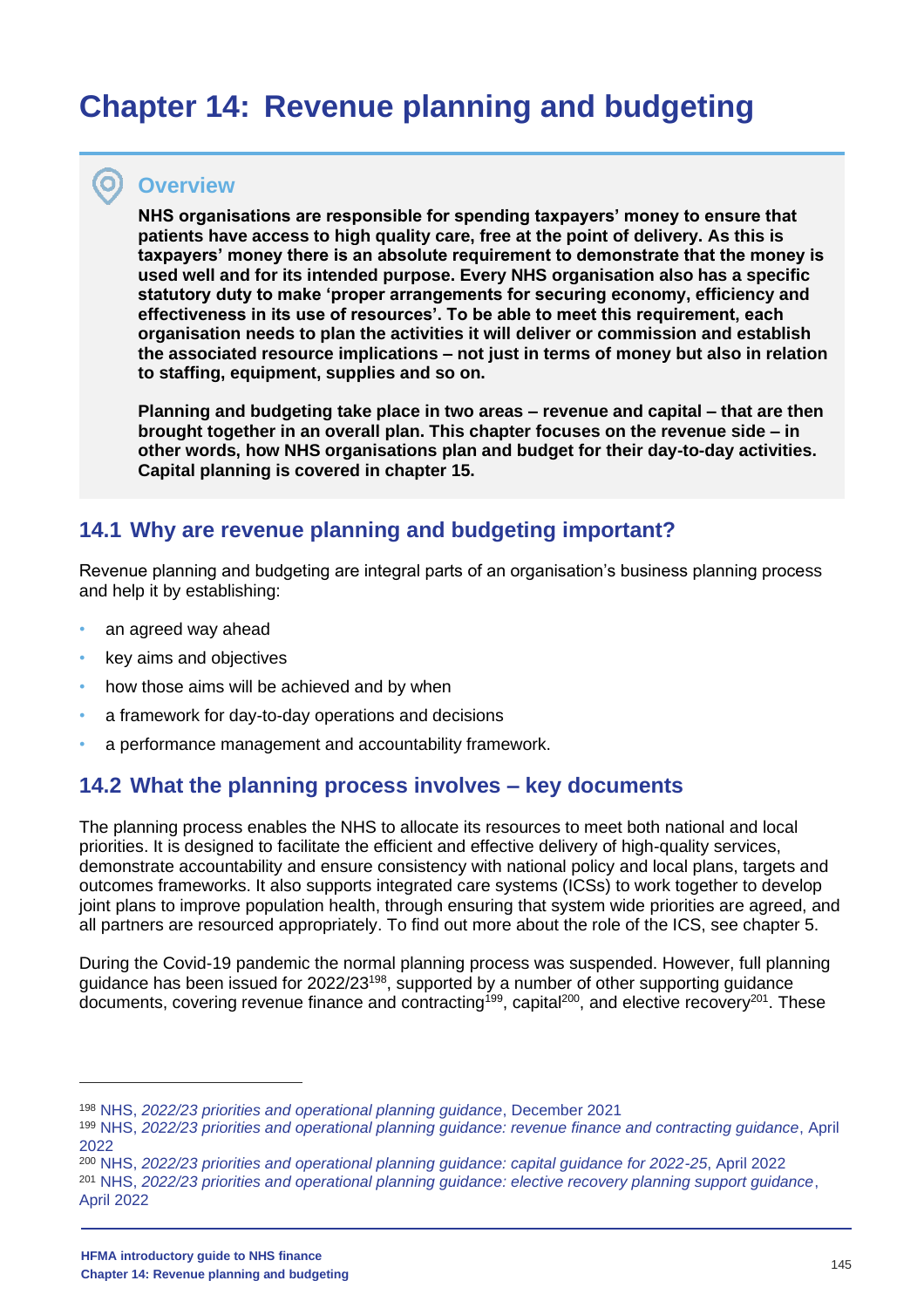four documents work together to provide the information that local systems and organisations need to develop their plans for 2022/23 and beyond.

There are several key documents that are required as part of the planning process:

- a NHS long term plan<sup>202</sup> implementation plan (to 2023/24) at a system level.
- an annual system operating plan for the local health economy, covering shared priorities and parameters for organisational planning to meet the implementation plan. This is supported by system level activity, financial and workforce plans.
- an annual organisational operating plan to support the delivery of the system operating plan. This is supported by organisational level activity, financial and workforce plans.
- a long-term (usually 3 to 5 years) strategic business plan for the organisation. This is sometimes referred to as the integrated business plan (IBP).
- a long-term financial plan for the organisation that looks at best case and 'downside' scenarios.

#### *NHS long term plan* **implementation plan**

The *NHS long-term plan* implementation plan sets out what the system plans to deliver over the next five years, linking to the priorities set out in the *NHS long term plan implementation framework<sup>203</sup>* . Current plans cover the period from April 2020 to March 2024. The plan includes a description of local need and how services will be developed to address this need.

Plans are expected to align with the following principles:

- **clinically-led**: In practice this means that systems will need to identify and support senior clinicians to lead on the development of implementation proposals for all NHS long term plan commitments that have clinical implications and on the totality of their plan.
- **locally owned:** Build on existing engagement with local communities to ensure they can meaningfully input into the development of local plans.
- **realistic workforce planning**: Systems should set out realistic workforce assumptions, matched to activity and their financial envelope.
- **financially balanced**: Systems need to show how they will deliver the commitments in the plans within the resources available.
- **delivery of all commitments in the** *NHS long term plan* **and national access standards**
- **phased based on local need**: Whilst the *NHS long term plan* must be delivered in full, this does not mean that all initiatives should be implemented simultaneously everywhere. The scale and pace of local implementation should be based on local need and priorities.
- **reducing local health inequalities and unwarranted variation**: System plans should set out how they will use their allocated funding to deliver tangible improvements in health outcomes and patient experience and help reduce local health inequalities.
- **focussed on prevention**: System plans must consider not just how to deliver health services but how to prevent ill health.
- **engaged with local authorities**: System plans should expect to be developed in conjunction with local authorities and with consideration of the need to integrate with relevant local authority services.
- **driving innovation**: All system plans must consider how to harness innovation locally.

<sup>202</sup> NHS, *[The NHS long term plan,](https://www.longtermplan.nhs.uk/publication/nhs-long-term-plan/)* January 2019

<sup>203</sup> NHS, *[Long term plan implementation framework,](https://www.longtermplan.nhs.uk/implementation-framework/)* June 2019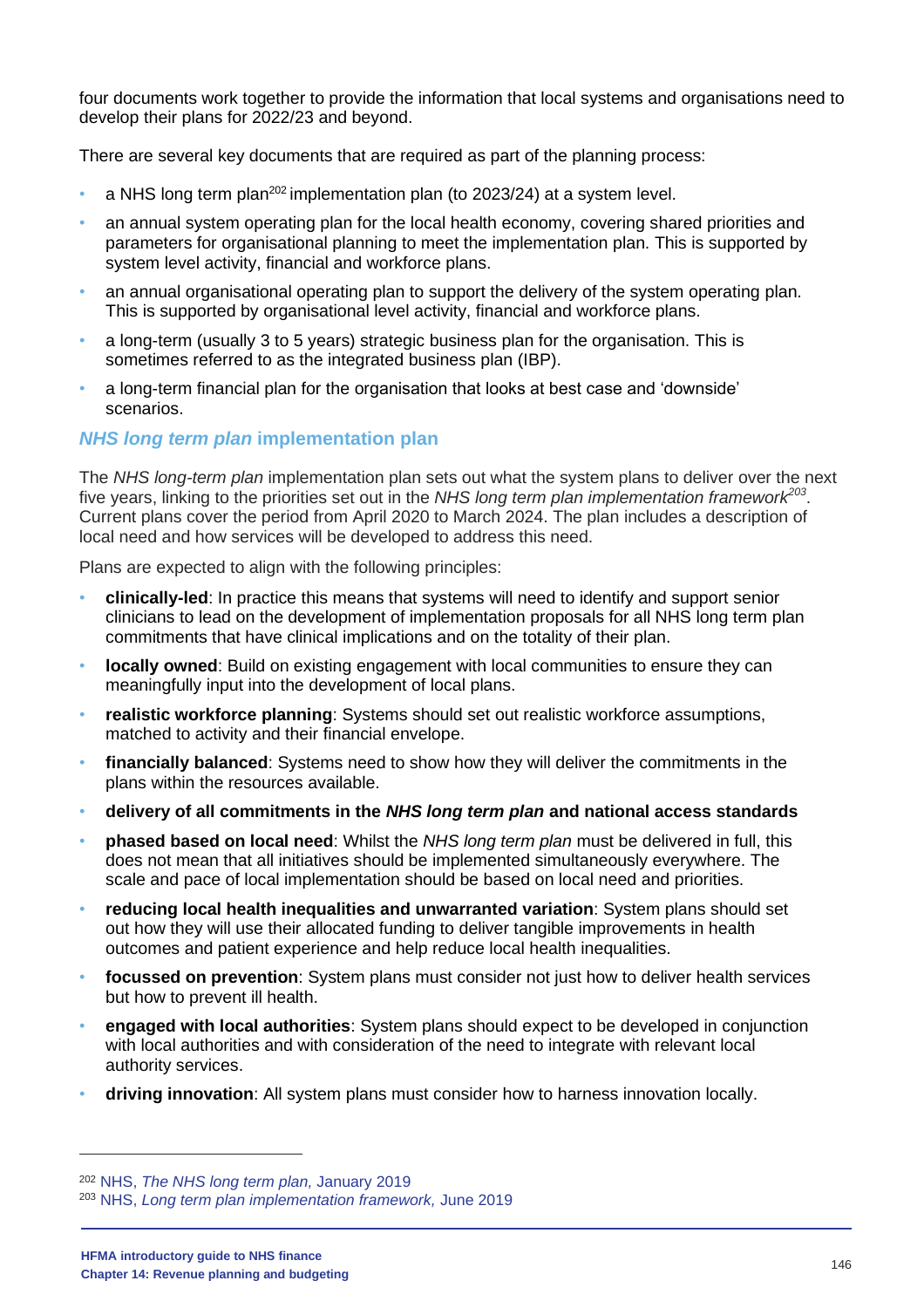#### **Strategic business plan**

Each individual NHS organisation also has its own individual long term strategic business plan. The business plan is the written end product of a process that identifies the aims, objectives and resource requirements of the organisation over a three-to-five-year period. It is a detailed document that sets out the assumptions that underlie service plans and budgets for the period covered.

**What a business plan includes**

- an activity and income and expenditure plan, together with cashflow plan
- details of planned service developments
- savings / waste reduction or cost improvement plans (CIPs)
- performance measures
- workforce implications
- a strategy for the organisation's support services (for example, the estate and information technology)
- an analysis of the needs and priorities of the wider health community and how and where the organisation fits in; it is particularly important that this is in line with the requirements set out by the ICS.

The business plan is considered and approved by the organisation's governing body/ board and then used as a benchmark against which to measure progress towards achieving the organisation's aims and objectives. In practice, this means that the business plan is kept under constant review and updated to reflect the impact of external changes (for example, Government announcements) and internal developments (for example, new clinical techniques).

#### **Long term financial plan**

Accompanying the business plan, a long-term financial plan is used by NHS organisations to look at the financial impact of achieving their goals over the medium to long term (again over a three to five year period). This plan focuses on the assumptions made in the business plan and enables the organisation to see how potential changes (for example, in local demographics) could affect financial viability. The long-term financial plan also includes an analysis of best case and 'downside' scenarios – enabling the organisation to anticipate what might happen if things do not go as planned and have strategies in place to mitigate the impact if they do.

#### **Operational plan**

Operational plans show how national targets (for example as set out in the *NHS constitution<sup>204</sup>* and the *NHS long term plan*) and local priorities (for example, as set out in Joint Health and Wellbeing Strategies and Joint Strategic Needs Assessments developed by Health and Wellbeing Boards – see chapter 8) will be delivered within available resources. They are used by commissioners and the ICS to outline how they intend to address health inequalities, improve health outcomes and better focus healthcare provision in line with ICS intentions and strategies, national and local priorities. For providers, the focus of an operational plan is how they will deliver the services agreed with commissioners and the ICS as well as meet their own objectives and priorities (for example, the need to achieve required cost improvements or carry out service re-design or integration).

<sup>204</sup> [Department of Health and Social Care,](https://www.gov.uk/government/publications/the-nhs-constitution-for-england) *The NHS constitution for England*, March 2012 (updated January [2021\)](https://www.gov.uk/government/publications/the-nhs-constitution-for-england)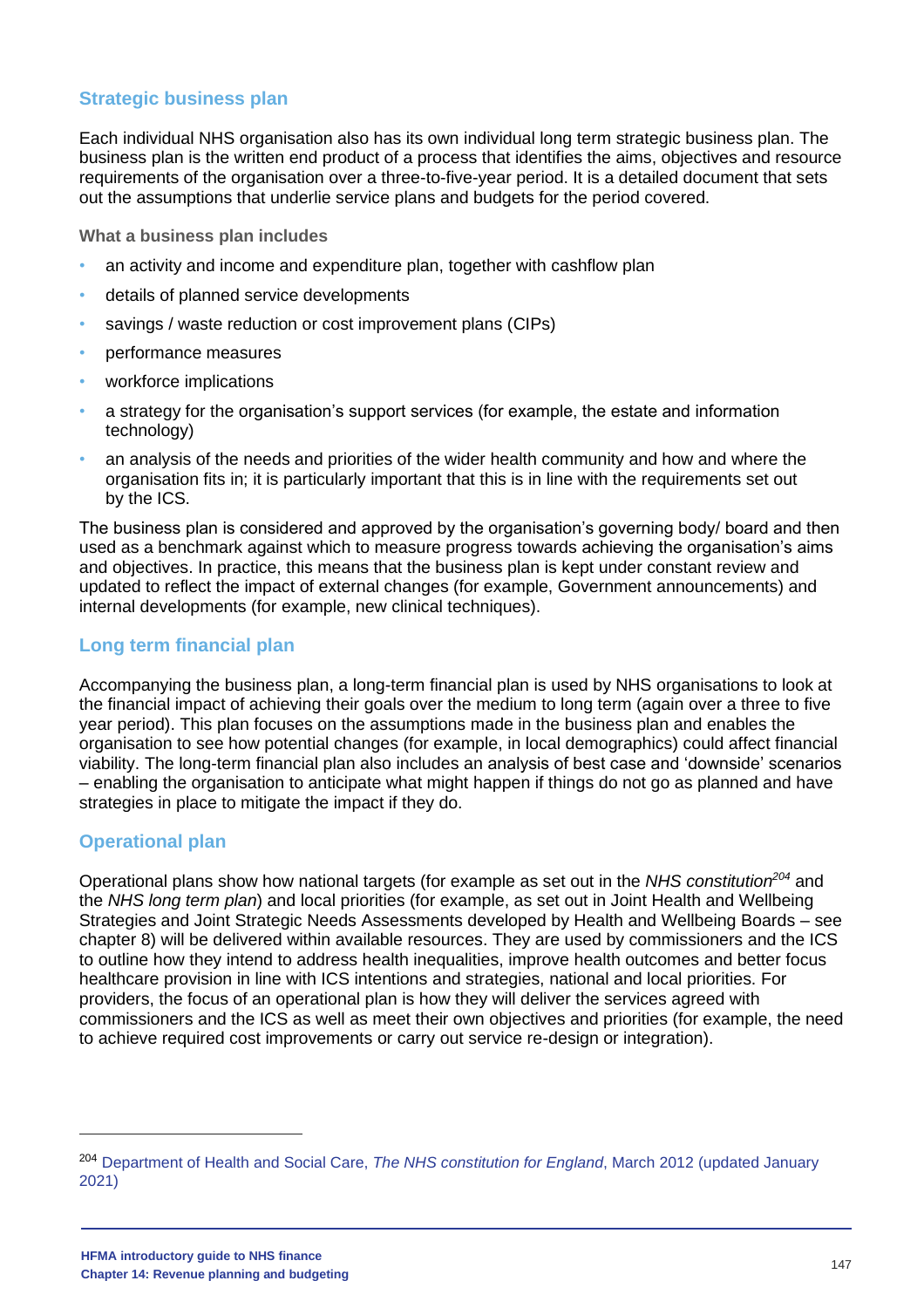Operational plans are reviewed regularly throughout the year and if significant issues arise that affect progress, adjustments are made – for example, if serious financial problems develop in the health economy.

#### **Financial plan**

Alongside the operational plan, all NHS organisations must produce an annual financial plan (usually referred to as the budget) that shows the expected income and expenditure of its planned activities for the coming year (both revenue and capital) and demonstrates that the organisation will achieve its financial duties. Chapter 11 looks in detail at these duties but in relation to the budget, the key statutory requirement for NHS providers and commissioners is that they must not spend more money than they have coming in – in other words, they must at least break even (achieve a 'balanced budget') or deliver a surplus. Although NHS foundation trusts do not have a specific statutory duty to break-even, they must remain solvent if they are to continue as going concerns.

To assess the financial position accurately, the budget must cover all expected sources of income and expenditure across the full range of activities for which the organisation is responsible and take account of other non-financial information, such as activity levels, savings schemes and staffing requirements. The budget is approved by the governing body/ board in March and is then used to monitor progress and performance throughout the year so that an organisation knows how much income it is receiving, what it is spending and how much it is overspending or saving at any point in time.

For commissioners, the expenditure side of the budget is based on the activity levels that they have commissioned from providers to meet their commissioning intentions. For providers, the expenditure budget is based on the capacity and workforce they need to have available to meet these levels of activity – this will include the costs of running a service, department or organisation on a day-to-day basis (for example, to meet the costs of staff pay, travel expenses, overheads, drugs and other consumables). Providers will also have a budget for income – for example, split between income for patient care activity, teaching and education, and other areas such as research and development activity and commercial activities such as catering and the treatment of private patients.

The capital budget is based on plans for major spending on land, buildings, equipment and other durable items that are expected to be used for more than one year and have a value of £5,000 or more. This expenditure is subject to separate funding and regulations – see chapter 15 for details.

# **14.3 Budgeting in practice**

#### **Approaches**

Although organisations refer to their 'budget' (singular), it is actually made up of a series of separate budgets for each activity, service, department or practice. Each part of the organisation develops its own financial, workforce and activity plans to indicate how it will use its share of the money to meet needs and priorities within the overall strategy. There are three basic budgeting approaches – historic, zero-based and activity-based. The NHS tends to use a combination of all three.

**Historic or incremental budgeting** – this uses the previous year's budget, adjusted for known savings (for example, as required in cost improvement programmes); cost rises (for example, pay awards and other inflationary factors) and developments (for example, if a new service is introduced or another discontinued or if National Institute for Health and Care Excellence (NICE) guidance changes). Allowance is also made for the financial consequences of any new policy developments.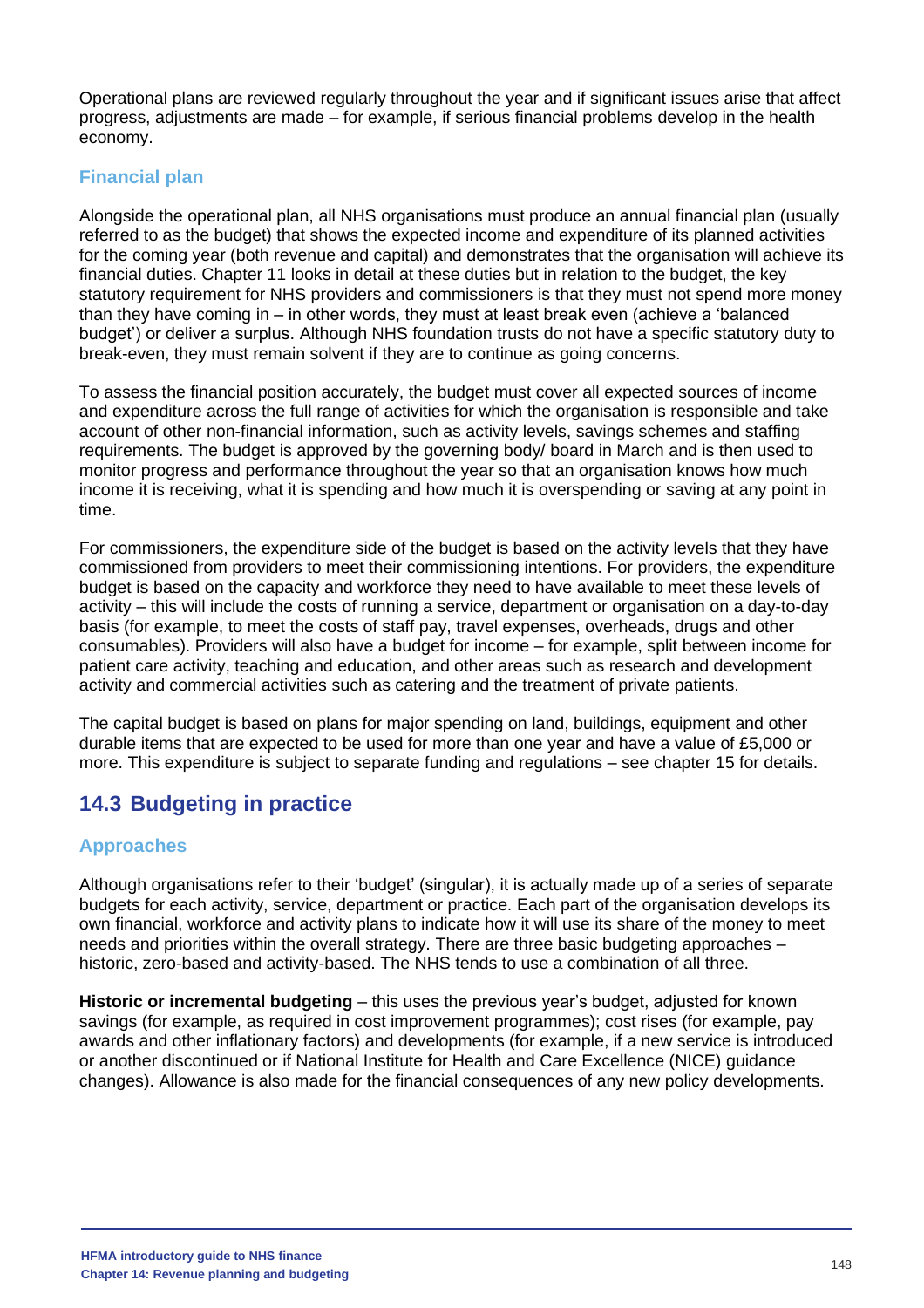**Zero-based budgeting** – this involves starting with a blank sheet of paper each year and results in a completely fresh financial plan. It tends to be used for the introduction of new services or when activities are under review.

**Activity-based budgeting** – this approach looks at what drives costs and is linked to activity levels. It requires those involved in setting the budget to know and understand the costs of delivering particular activities and services – for example, being clear about what costs are fixed and those that are variable (i.e. costs that will increase or decrease as activity increases or decreases – see chapter 17 for more on costing). The aim is to ensure that no matter what the actual level of activity, the correct resources are available to fund it.

#### **Budget management**

Another important feature of any budget in the NHS is that it is not the sole responsibility of the finance experts. Instead, it is essential to have a single named individual responsible for developing and managing each budget (the 'budget holder' or 'budget manager'). That person uses their knowledge and experience to help develop the budget and has the authority to take decisions relating to it. This means that responsibility for a budget must be aligned with the ability to control income and expenditure (i.e. the ability to take decisions that will incur a cost or result in a flow of income). To be effective, a budget holder must understand what needs to be delivered and which organisational, local and national objectives they contribute to.

In practice, this means that each budget is managed at the lowest practicable level in the organisation by the person who understands the activity or service covered and who is responsible for committing the expenditure. This is what is known as 'devolved budget management'.

#### **Budget monitoring**

Once a budget is agreed, it is used by the budget holder to monitor how the budget is performing via regular (usually monthly) monitoring. In other words, actual performance is compared with what was planned so that, when necessary, corrective action can be taken. For example, there may be an unexpected increase in the cost of equipment, or a new initiative may fail to deliver the level of savings expected.

# **14.4 The planning process – key external constraints**

Given that all NHS organisations are statutory bodies, they do not have a free hand when it comes to developing their plans. Instead, they must follow national planning guidance, reflect national policy imperatives, meet targets and financial duties set by Government and reflect local priorities. The main factors that directly affect revenue planning are:

- the *NHS constitution*
- the *NHS outcomes framework*<sup>205</sup> ('the outcomes framework')
- the *NHS long term plan*
- annual planning guidance
- efficiency requirements
- quality, innovation, productivity and prevention (QIPP) plans
- allocations the money received from the Treasury via the Department of Health and Social Care or NHS England

<sup>205</sup> NHS Digital, *[NHS outcomes framework](https://digital.nhs.uk/data-and-information/publications/statistical/nhs-outcomes-framework)*, February 2021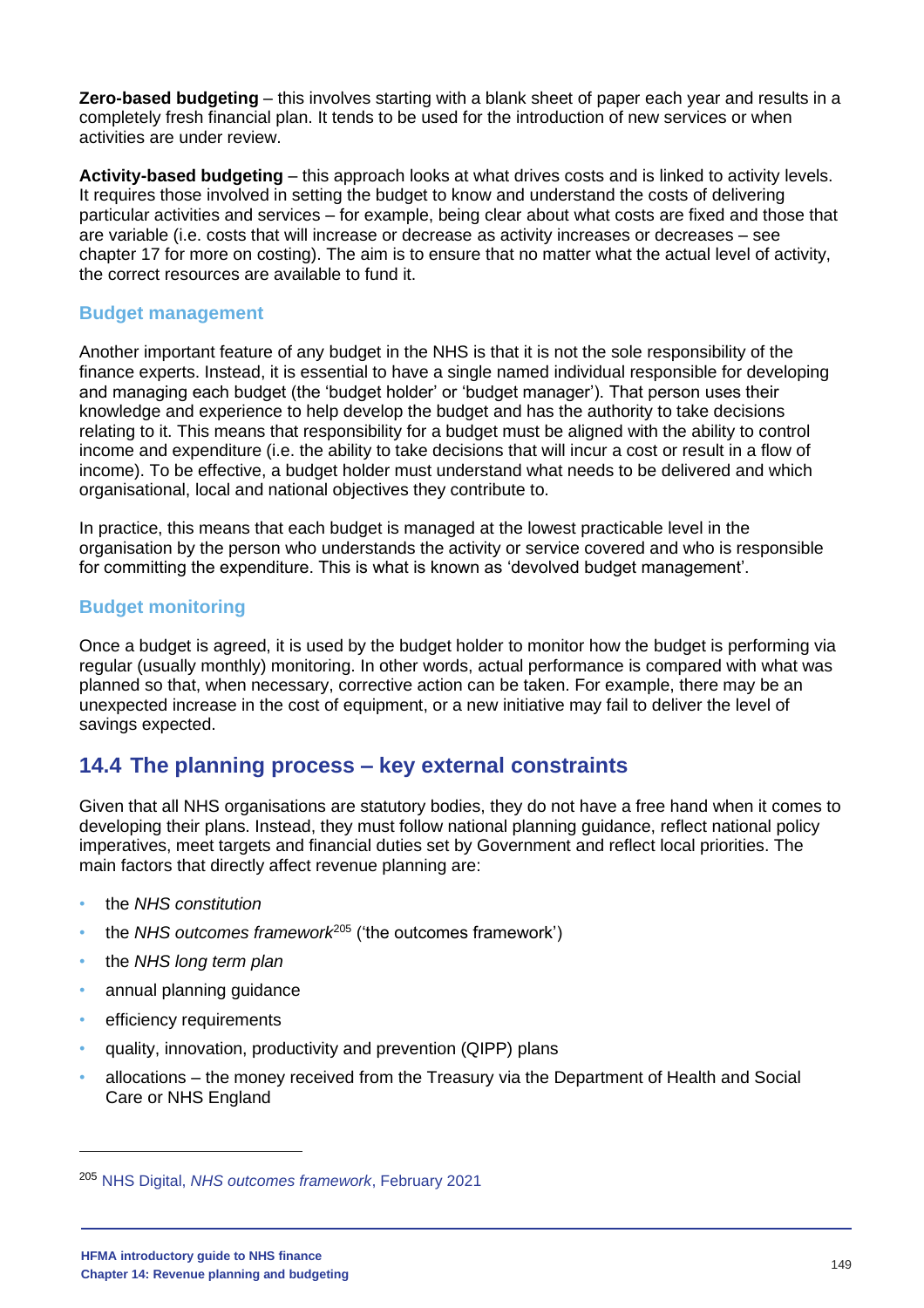- the national tariff document
- National Institute for Health and Care Excellence (NICE) guidelines.

#### **The** *NHS constitution* **and the** *NHS outcomes framework*

The *NHS constitution* and the *NHS outcomes framework* are key documents for all NHS organisations as they set out overall objectives and responsibilities that apply across the board. The Constitution's focus is on overarching rights, values and principles. The *NHS outcomes framework* has a more direct impact on day-to-day planning as it sets out what NHS organisations are expected to achieve in terms of healthcare outcomes for patients across five broad domains. For each domain a number of areas for improvement are identified but there are no set targets associated with them.

*NHS outcomes framework* **– the five domains**

- 1. Preventing people from dying prematurely
- 2. Enhancing quality of life for people with long term conditions
- 3. Helping people to recover from episodes of ill-health or following injury
- 4. Ensuring people have a positive experience of care
- 5. Treating and caring for people in a safe environment and protecting them from avoidable harm.

#### **Annual planning guidance**

The current planning guidance, *2022/23 priorities and operational planning guidance*, covers the period during which CCGs will be abolished and integrated care boards (ICBs) will be established. The planning guidance states that CCGs will remain as statutory organisations until the end of June 2022, meaning that CCGs are required to work closely with designate ICB leaders to develop plans.

Plans for 2022/23 will use local systems as the key unit for financial planning, with every NHS provider fully mapped to a single system. This means that each organisation's financial position will contribute to the achievement of financial balance for a single system. Trusts are also required to submit organisational plans, which are in line with the system plan submission.

Five-year system plans will be required from ICBs in March 2023. During 2022/23, ICBs are expected to undertake preparatory work to ensure that system plans reflect local priorities, with specific objectives aligning to the four primary purposes of an ICS:

- improving outcomes in population health and healthcare
- tackling inequalities in outcomes, experience and access
- enhancing productivity and value for money
- helping the NHS support broader social and economic development.

ICB plans are also expected to reflect national priorities for the NHS and consider the additional responsibilities that ICBs will take on for commissioning primary care and some specialised services.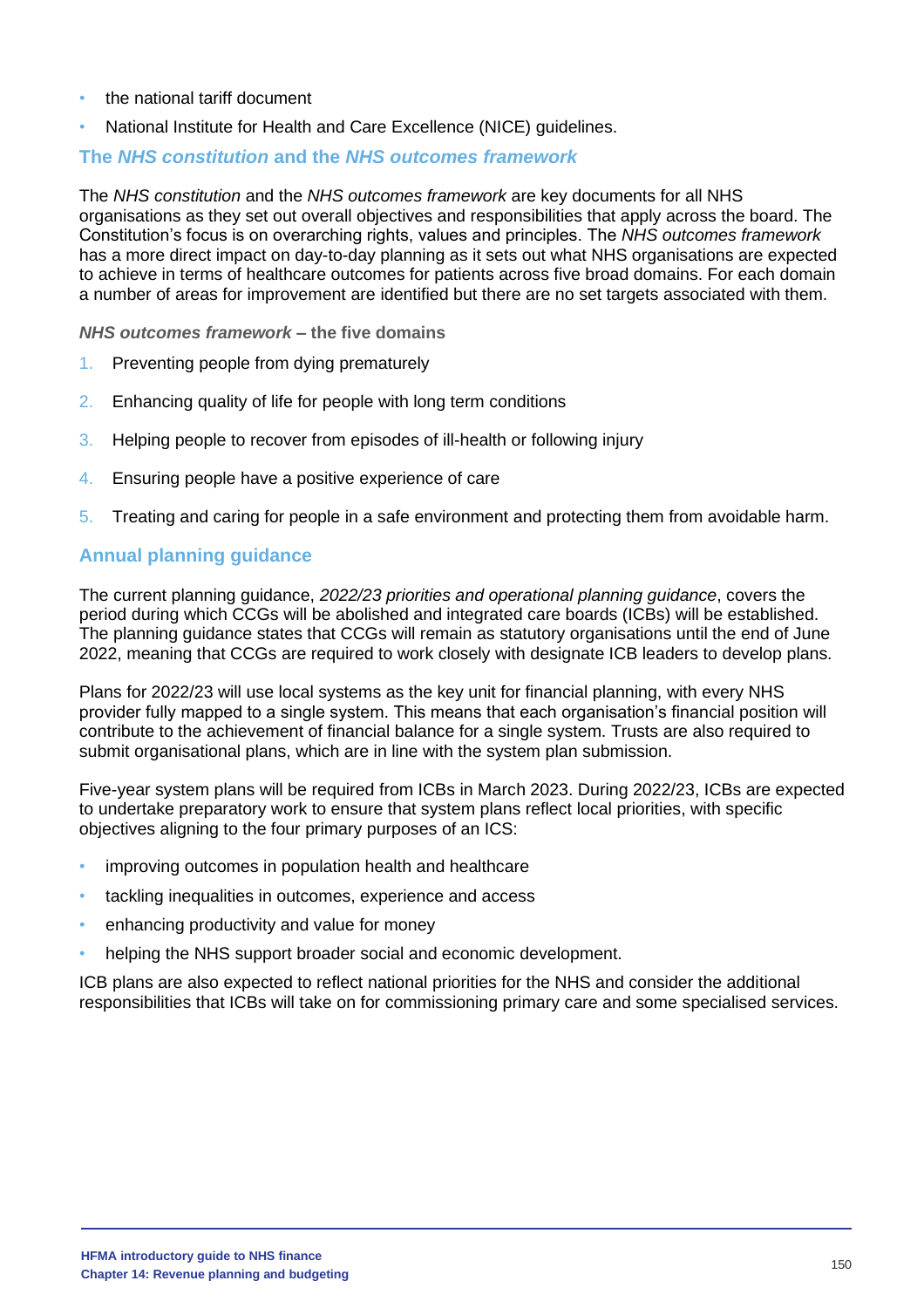#### **Efficiency requirements**

The NHS budget is now growing at a much slower rate than over recent years but demand for its services continues to rise. This means that all NHS organisations must deliver year on year real cost savings (or 'on-going 'efficiencies' every year) and reflect this in their annual plans. During the Covid-19 pandemic, the efficiency requirement was removed, however a 1.1% efficiency target has been set for 2022/23.

Organisations also experience inflationary pressures such as the rising cost of utilities or consumable items, meaning that further efficiencies are required to address these financial demands, if not funded through increases in their allocation or income.

At a more detailed level, if the cost of an organisation's plans to purchase and/ or deliver services exceeds its anticipated levels of income, further savings must be included within the budget to bring it back in line with the available resources.

#### **QIPP plans**

To help achieve efficiency targets whilst maintaining and improving quality, the Department of Health and Social Care introduced the 'quality, innovation, productivity and prevention (QIPP) challenge'. In practice, this means organisations seek to follow the 'lean management principles' of avoiding duplication, preventing errors that need to be corrected, and stopping ineffective practices. International evidence has shown that it is possible to improve the quality of care and patient experience while reducing costs. CCGs are responsible for leading the QIPP agenda, but all NHS organisations have a role to play in its delivery.

#### **Allocations**

As mentioned earlier in this chapter, all non-foundation NHS organisations must achieve a balanced budget each year (and FTs must remain solvent) and so the income level they receive is of critical importance. For commissioners the key factor is the funding allocation they receive from NHS England and for providers, the income secured through contracts with commissioners. The 2022/23 financial framework is system-based with a funding envelope issued to cover all organisations within an ICS. For more about the allocation process and how services are funded, see chapter 10.

#### **The national tariff**

Another set of guidelines that both commissioners and providers must take account of when preparing their plans relate to the national tariff – the NHS payment mechanism.

The *2022/23 national tariff payment system<sup>206</sup>* moves almost all secondary healthcare services, including acute, community, ambulance and mental health onto an aligned payments and incentive approach which builds on the blended payments introduced in 2019/20. The approach covers all contracts between providers and commissioners in the same system, as well as all contracts over £30m where providers and commissioners are in different systems. The £30m threshold is based upon ICB level contracts, requiring CCGs to work together in their ICB footprints. All specialised commissioning activity will be covered by these arrangements.

A blended payment is made up of a fixed and variable element. The fixed payment is to be locally determined and does not need to be built from individual prices/tariffs. Prices would still be published, as in previous tariffs, but they would mostly be used for guidance rather than mandated for use. The variable element can be used to incentivise specified activity or quality objectives.

<sup>206</sup> NHS, *[2022/23 national tariff payment system,](https://www.england.nhs.uk/wp-content/uploads/2020/11/22-23-National-tariff-payment-system.pdf)* March 2022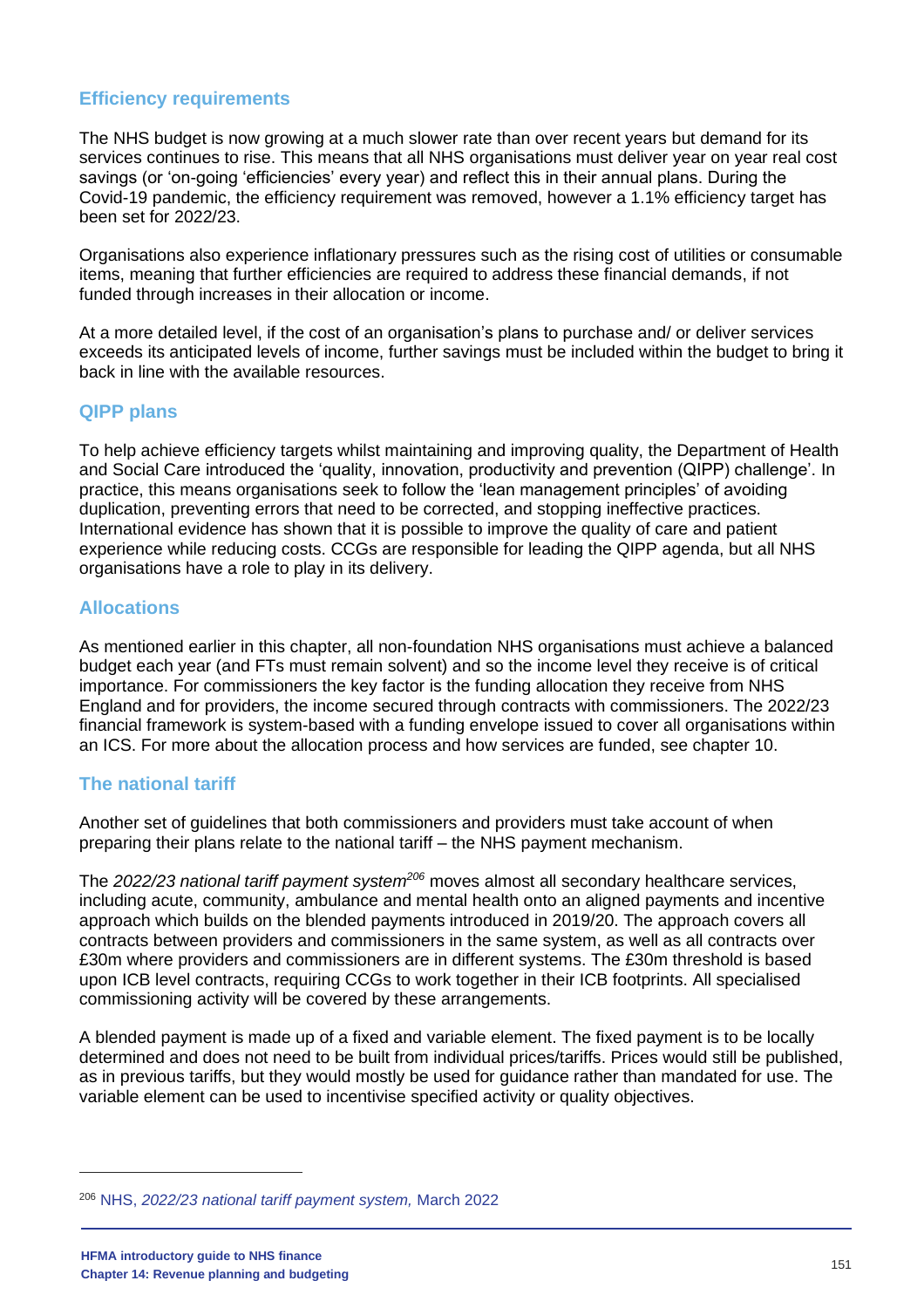See chapter 19 for more about the national tariff.

#### **NICE guidelines**

NICE provides national guidance and advice that is designed to improve the quality of health and social care. Of particular importance in planning terms are its quality standards – these are developed by NICE in collaboration with relevant professions using a variety of evidence sources.

The quality standards are also used to inform payment mechanisms and incentive schemes such as the Quality and Outcomes Framework (QOF) – see chapter 6 for more details.

### **14.5 Planning process – other influences**

As well as reflecting national guidelines in its annual financial and operational plans, an organisation must allow for a range of other factors including, for example:

- service developments (as outlined in its business plan)
- nationally agreed changes to pay and agreed increments for staff
- the impact of changes in clinical practice
- changes in drugs or medical devices used (NICE guidelines are relevant here)
- income streams that are no longer available or received
- changes in national and/or local priorities.



#### **Key learning points**

- The planning process is designed to ensure efficient and effective delivery of services, demonstrate public accountability, and ensure consistency with national and local plans and targets
- The *NHS long-term plan* implementation plan is designed to meet the needs of the health and social care system in a geographical area
- The business plan sets out the assumptions that underpin service plans and budgets
- The operational plan shows how national targets and local priorities will be delivered within the resources available and forms the first year of the NHS long-term plan implementation plan
- The financial plan or budget shows organisations' expected income and spending levels for the year ahead and demonstrates how their financial duties will be met
- Although organisations refer to the budget, it is made up of a series of separate budgets for individual activities or services
- There are three main budgeting approaches (historic, zero-based and activity-based), all of which are used in the NHS
- Budgets are managed by budget holders who monitor actual performance during the year and take corrective action when needed
- When NHS organisations develop their plans, they must take into consideration both external and internal requirements. Of particular importance are the *NHS constitution*, the *NHS outcomes framework* and the annual planning guidance.